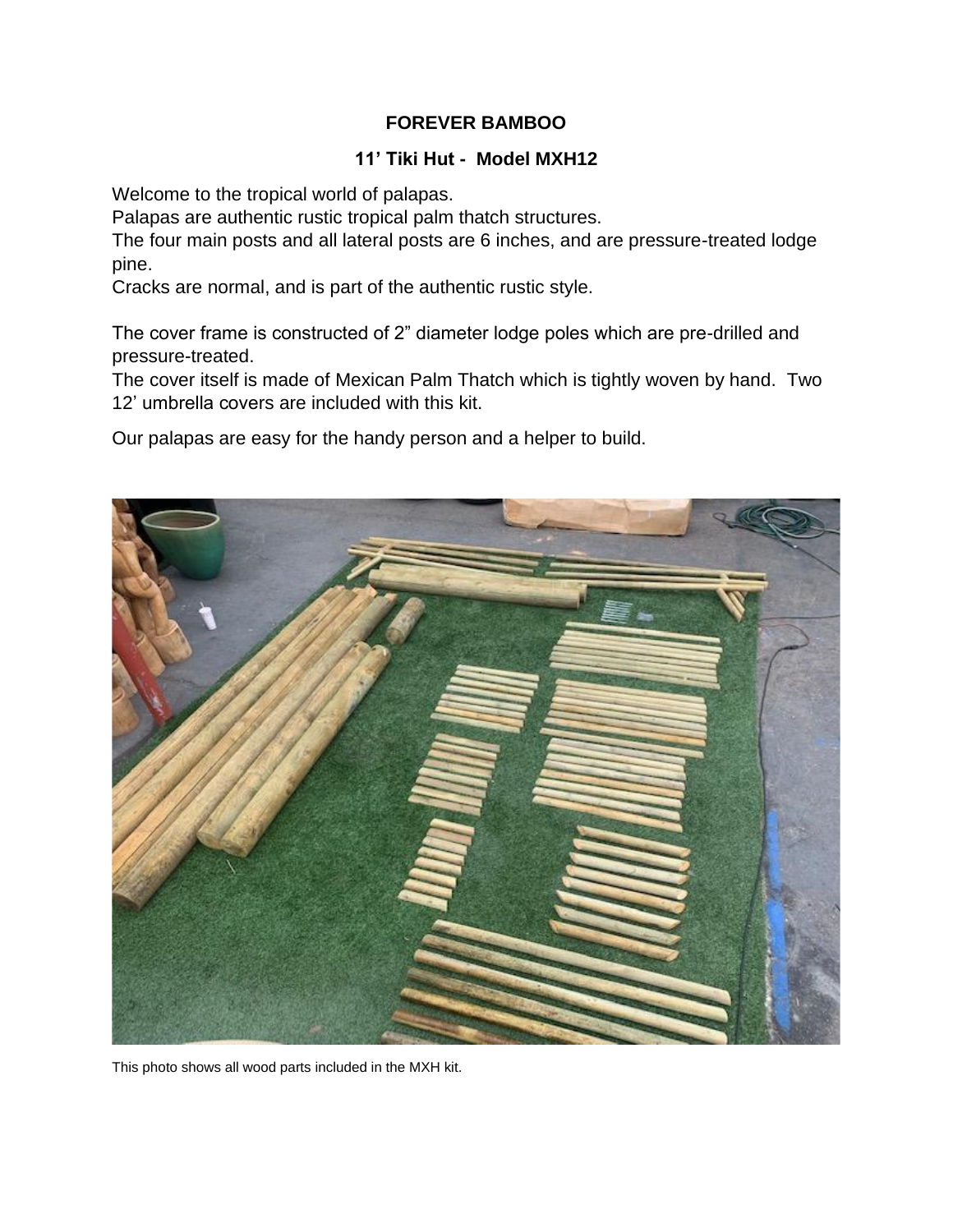# **Tools & supplies required:**

- Tape measure
- Level
- 8 ft ladder
- Drill driver
- Staple gun (with 2 inch size, and one inch for the Palm thatch)

### **STRUCTURE MXH12**

Dimensions: Diameter: 11' / Poles 6' apart (center to center)



### **OPEN STRUCTURE**

Thatch:

Mexican Palm - (2) 12' umbrella covers (open structure)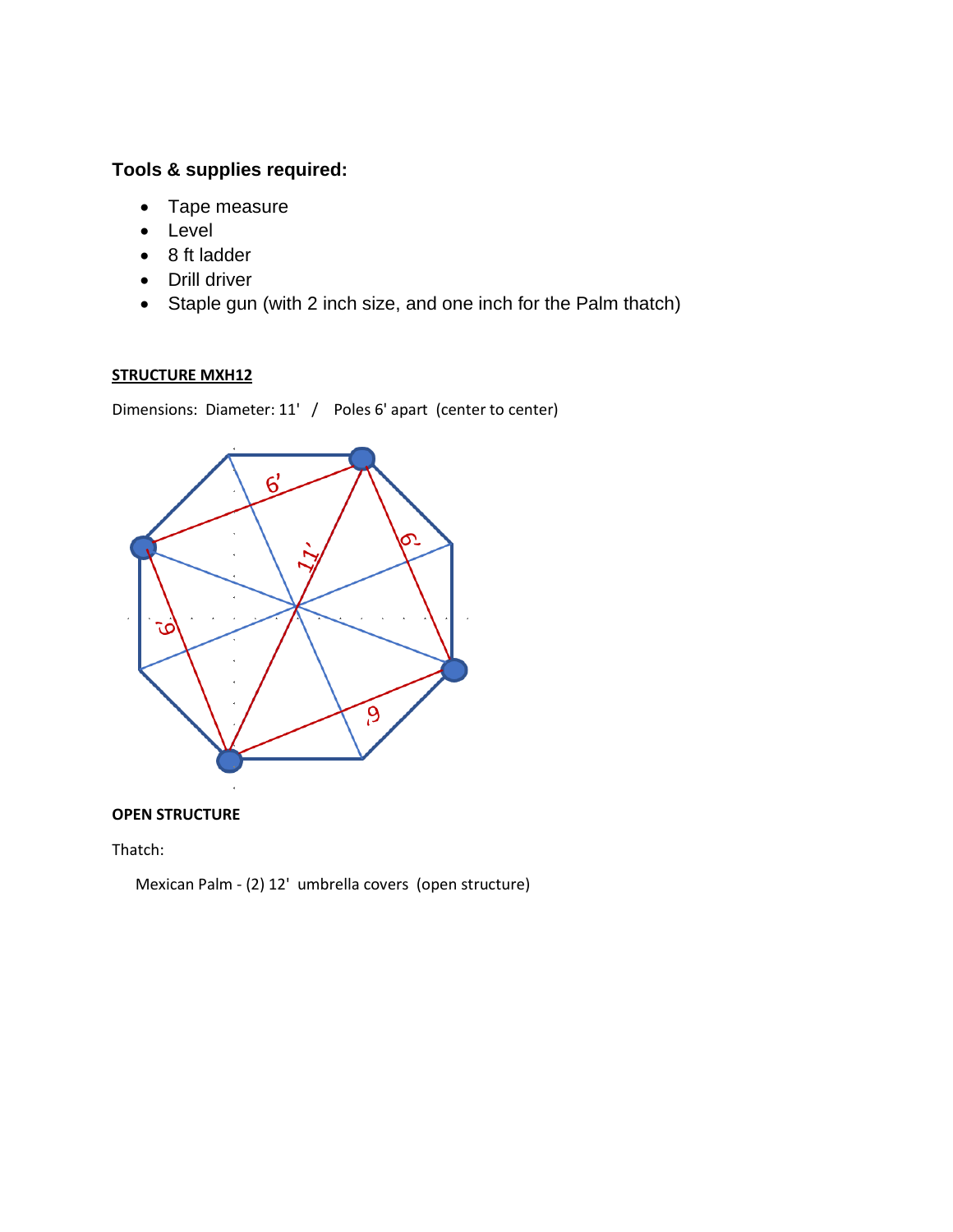

 $\mathbf{C}$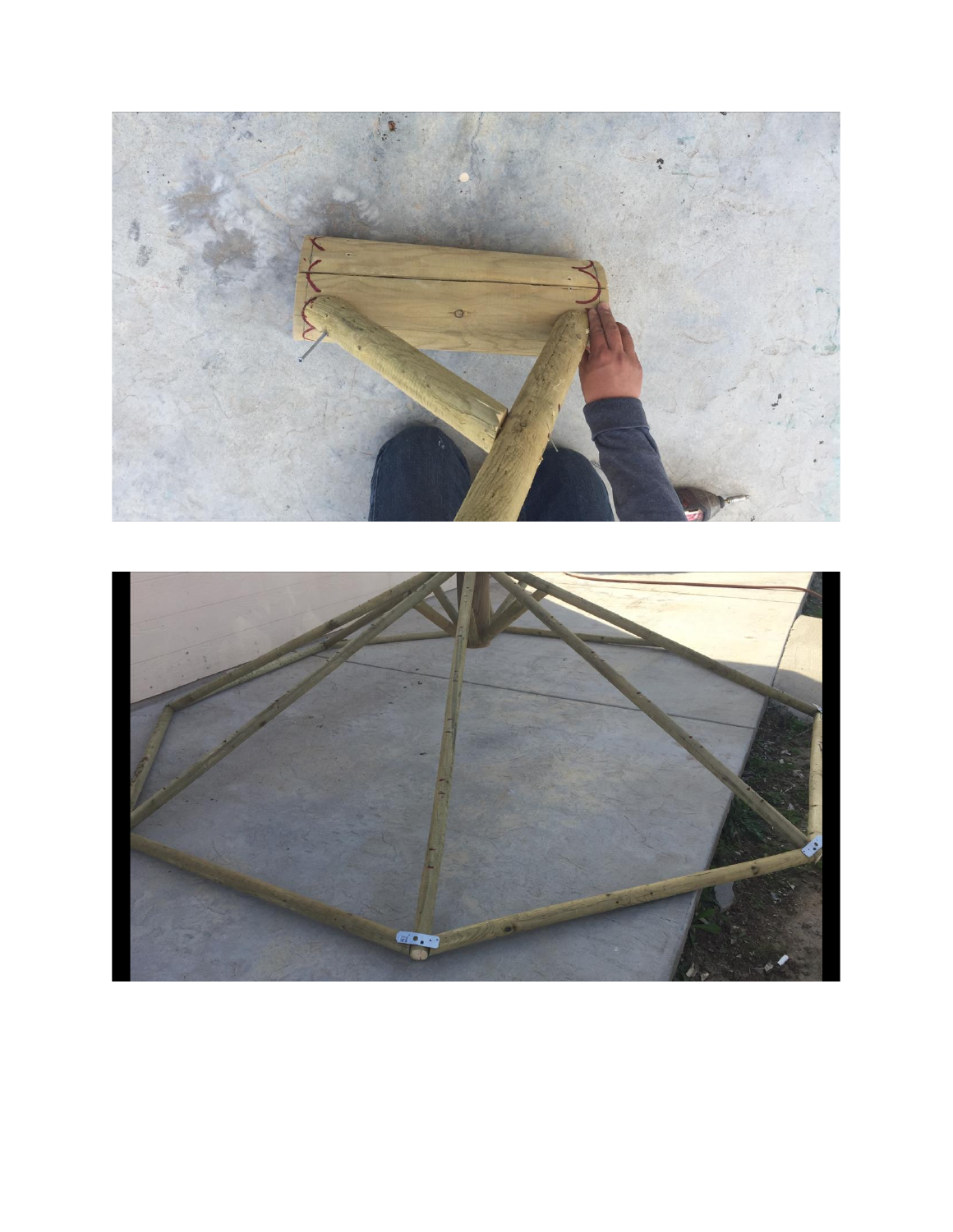

NOTE:

- All lateral posts should be secured with 8' of pole above ground
- We recommend securing the poles into the ground with 18-20 inches of concrete mix
- Distance between posts is 6'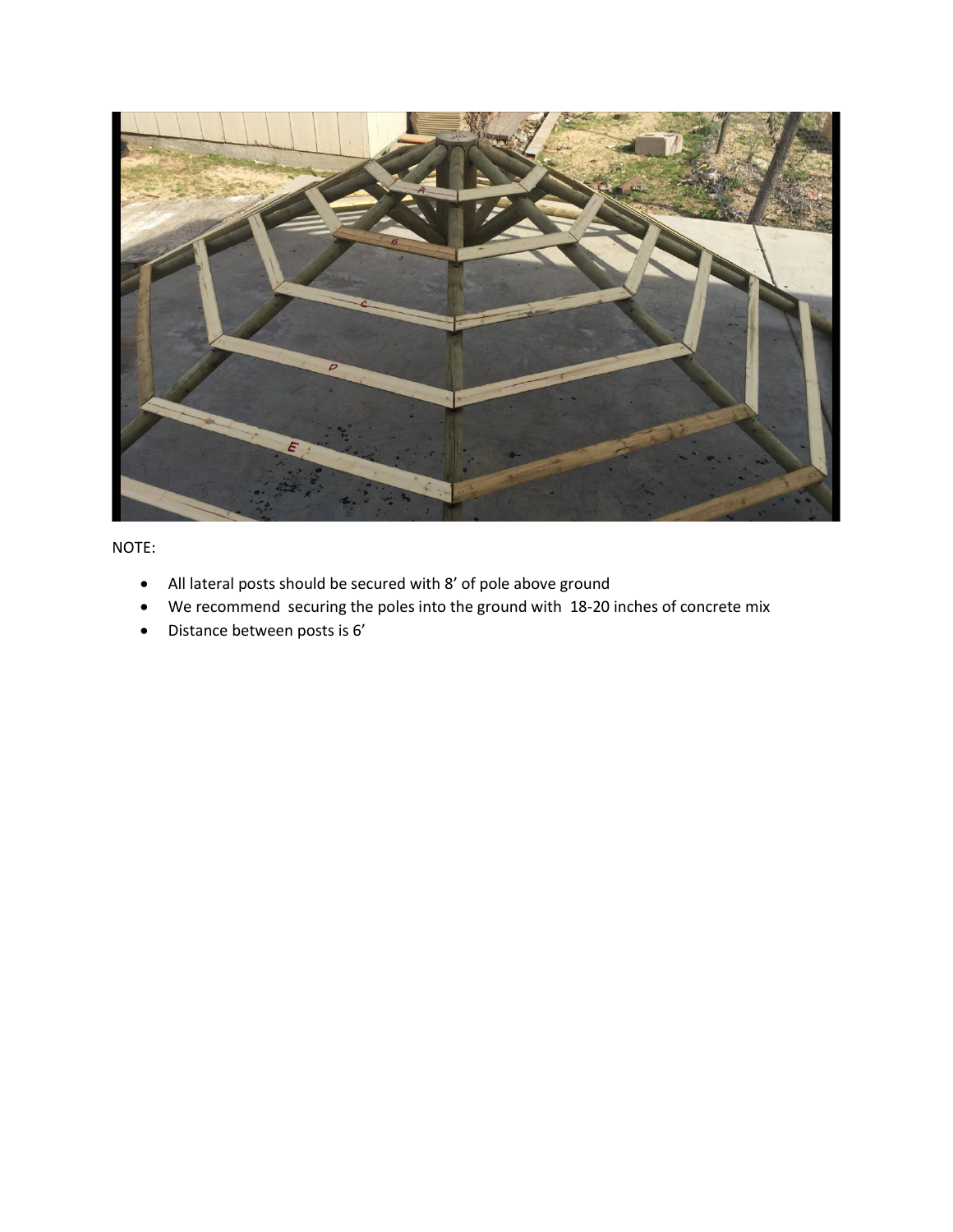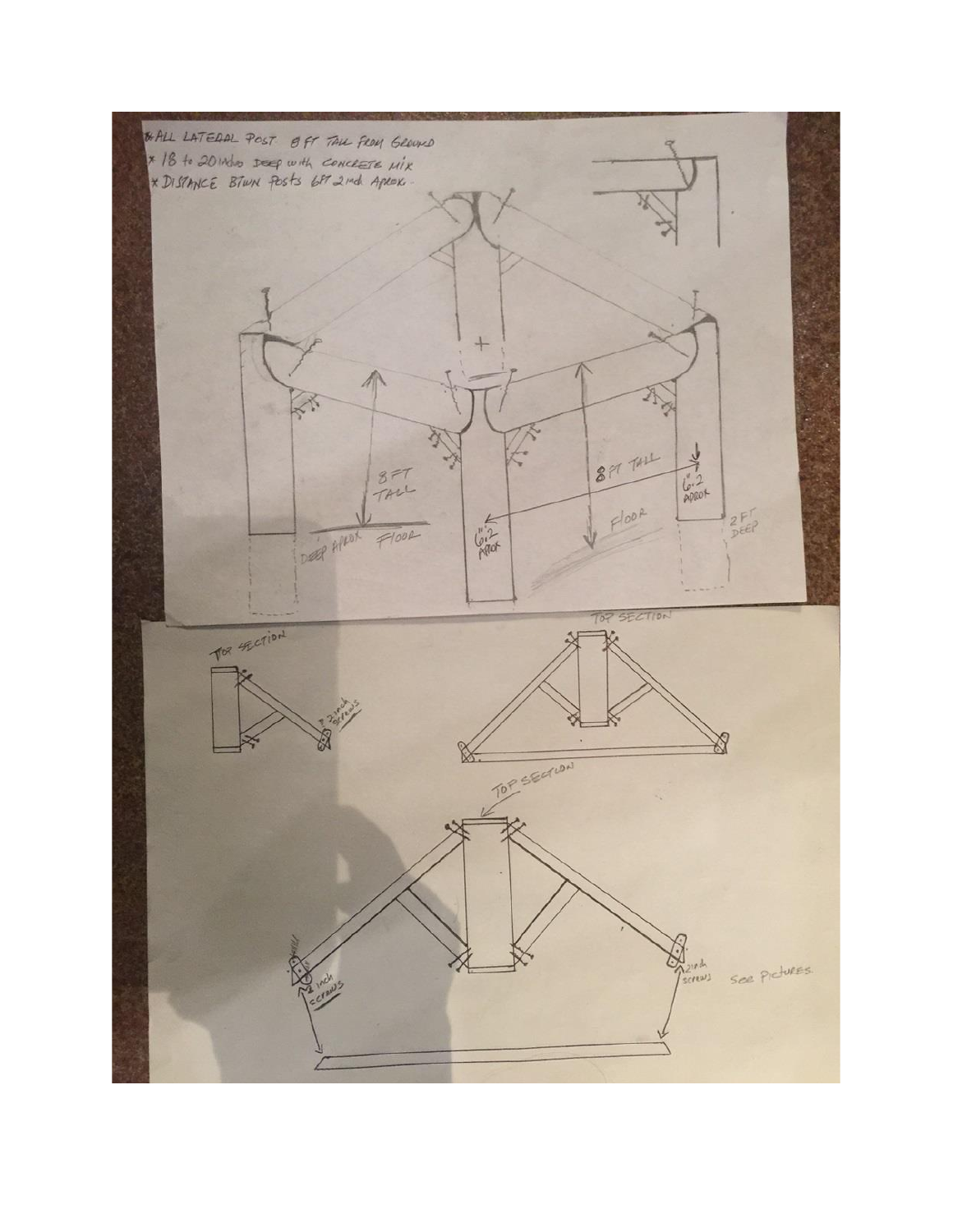